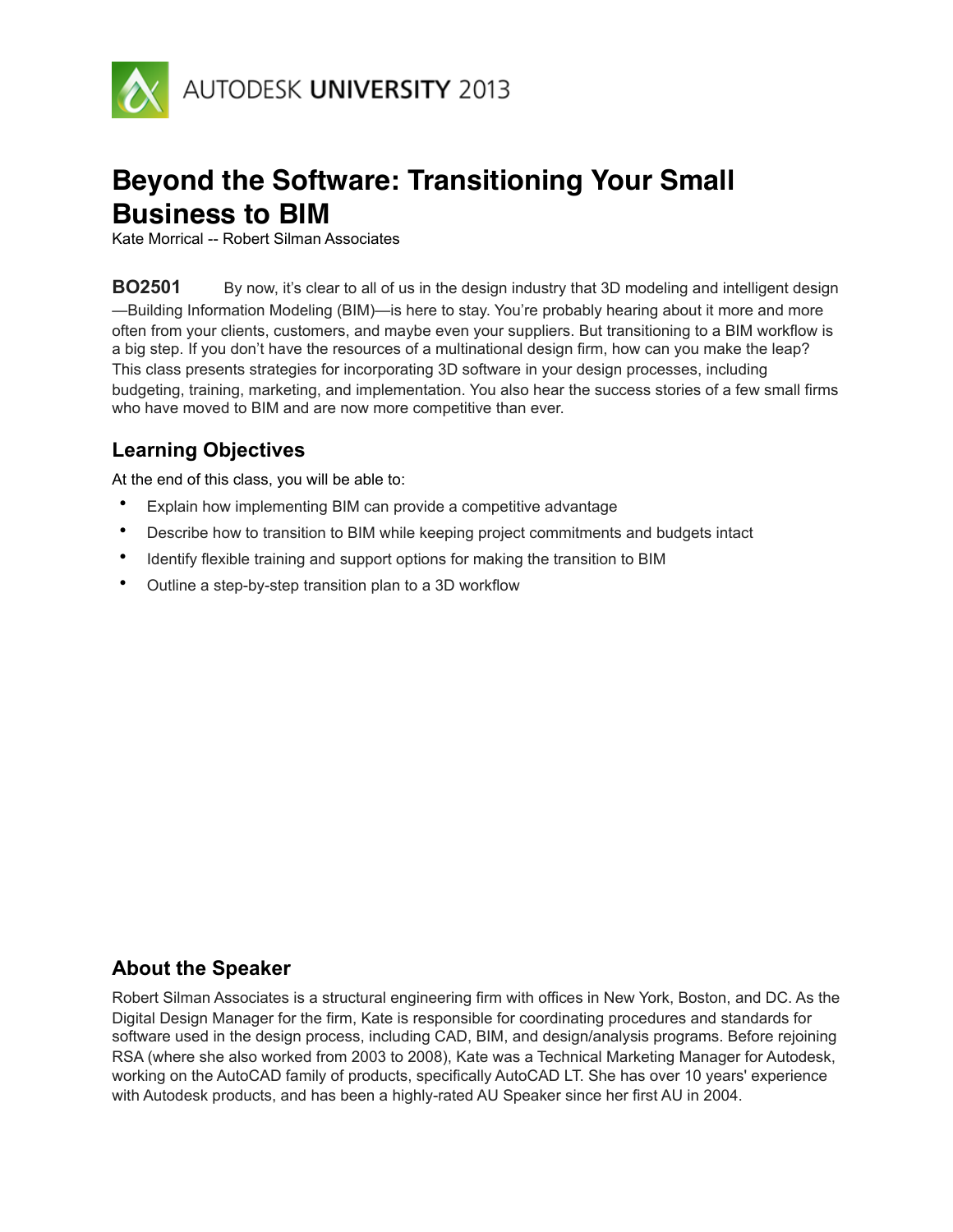# **Introduction**

Every time you turn around, somebody in the building industry is talking about BIM. More and more clients are asking about it, and more and more firms are making the transition. If you haven't made the move yet, you've probably got questions about the whole process. For instance:

- Why BIM? What's so special about this process anyway?
- What is this going to do to my budget? is it really worth the investment?
- How can I incorporate new software without going crazy?
- What if I can't do it on my own?

# **Why BIM?**

There are countless excuses for staying in 2D CAD instead of moving to 3D intelligent BIM.

- It's too hard.
- It's too expensive.
- I don't need it.
- My clients don't need it.

It's true that BIM doesn't solve every problem. but if you're in the AEC industry—architecture, engineering, construction—BIM can help. In fact, you're probably ready for BIM right now. Here's why.

## *You already think in BIM.*

You might not know it, but you already use BIM—at least the "building information" part. When you're designing a building, you don't think in 2D lines. You think in real-world objects—walls, windows, doors, floors. You know how they fit together, what their relationships should be, what elements support other elements. And you know what? BIM does, too. Because BIM is object-based, everything in your model "knows" what it is. Walls act like walls, doors act like doors. They're not just collections of lines. This means that you can manipulate them in ways that relate to their real-world behavior, and that flow logically from your design workflow.

## *BIM improves coordination*

In any building industry—architecture, engineering, construction—you need to be able to understand what's going on in three dimensions. If you move a wall in a plan, you need to know what that does to your elevations. If you change the size of your floor beams, you need to know how that affects your sections. BIM helps you manage that, with live sections and elevations that instantly reflect changes in other views. Yes, you might still have to chase a change through a few different views, but you'll immediately be able to see the changes—and that will save you time down the road.

#### *BIM takes care of the details*

In addition to the live section coordination, BIM also helps you with the housekeeping tasks for keeping a drawing set tidy.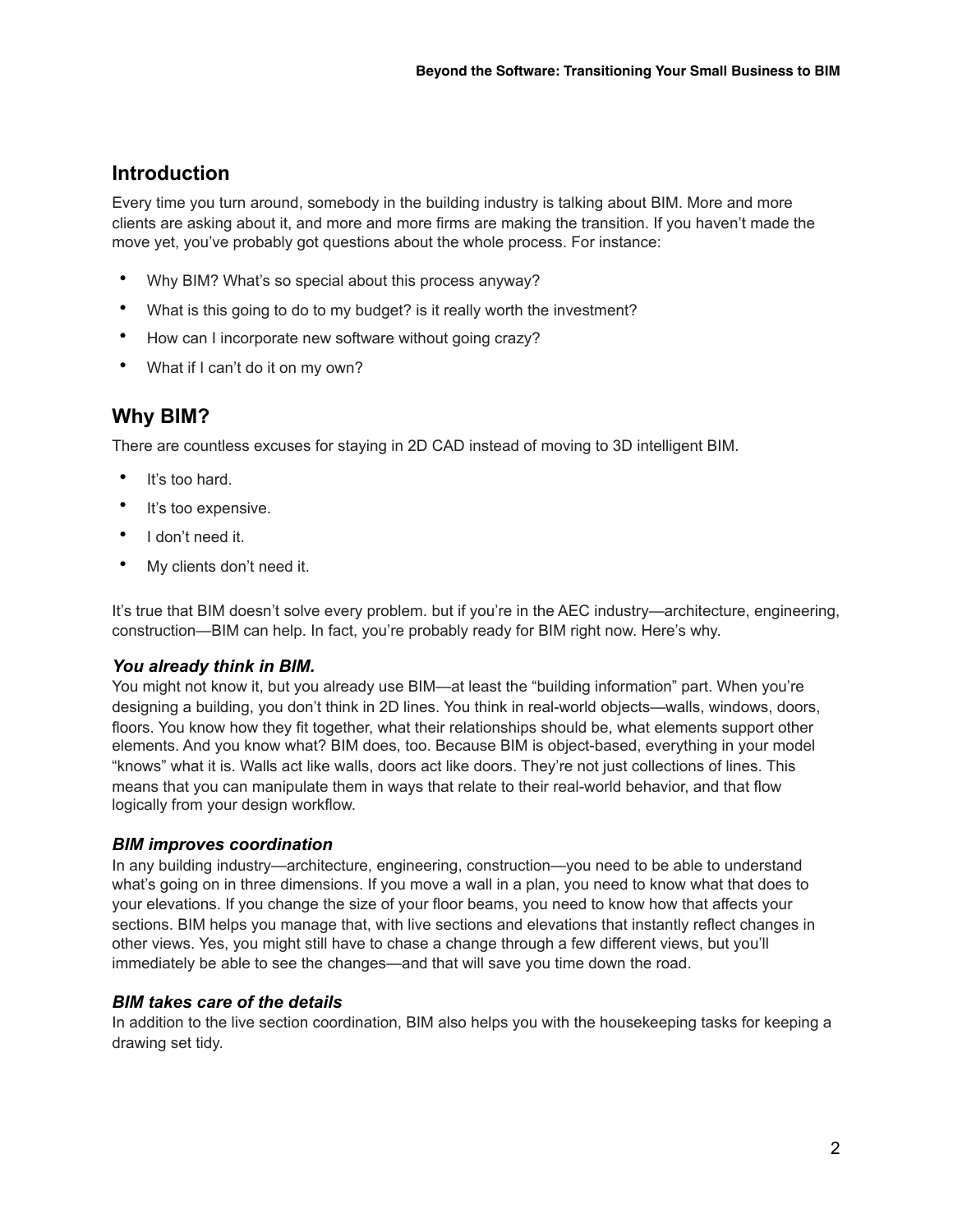Need to change a detail number? No problem: Just change it on the sheet, and every reference is automatically updated. Same if you need to change a sheet number or update a drawing list. (Imagine, no more coordinating sheet indexes!)

What if you need to change the scale of a plan or detail? Again, no problem! Simply choose your scale from the list, and all your annotations (notes, dimensions, fill patterns) will automatically adjust to the correct size.

## *BIM is good for business*

BIM is not new technology anymore. In fact, Revit software has more than ten years' worth of history (although I'm not sure you'd recognize the earliest versions compared to today's software). As its adoption grows, you're probably getting more and more requests for BIM from your clients. Imagine if your response could be, "Oh, sure, I model in 3D all the time." Do you think they'd be impressed?

And it's not just about documentation. Having your building modeled in 3D provides an instant source for visualizations of the finished product. You can work with the in-product views, or use other software or services to create presentation-quality graphics straight from your model.

The building industry is becoming increasingly technology-driven, and BIM will help you keep up with it.

## *BIM is an investment worth making*

Yes, transitioning to a BIM workflow is an investment, both in terms of time and money. Yes, there's a learning curve. Yes, you will probably spend more time on your model at first than you're used to. Yes, it costs more than the 2D CAD program you're using now. But how much is your time worth?

When you divide the cost of software by the number of hours you save with it over the course of a year, you may find that what initially seems like an expensive purchase is actually an excellent value. Especially after your initial purchase, you can probably pay for the software maintenance/subscription with just a few hours of billable time per year. This requires a bit of long-term thinking because you will have to spend time learning before you can save time working, but don't forget the other ways you save time. Every coordination issue you solve in design is one that you won't get a call from the field about later.

## **Budgeting for BIM**

IT is a business expense. You can't get around it, so you might as well plan for it. Having a well-thoughtout budget will help you do that. A sample budget might include:

- Hardware (new & replacement)
- Software licenses
- Consultant fees
- Training
- etc.

A good budget will include both one-time costs, like an initial license purchase, and ongoing expenses, such as subscription or maintenance. Speaking of subscription...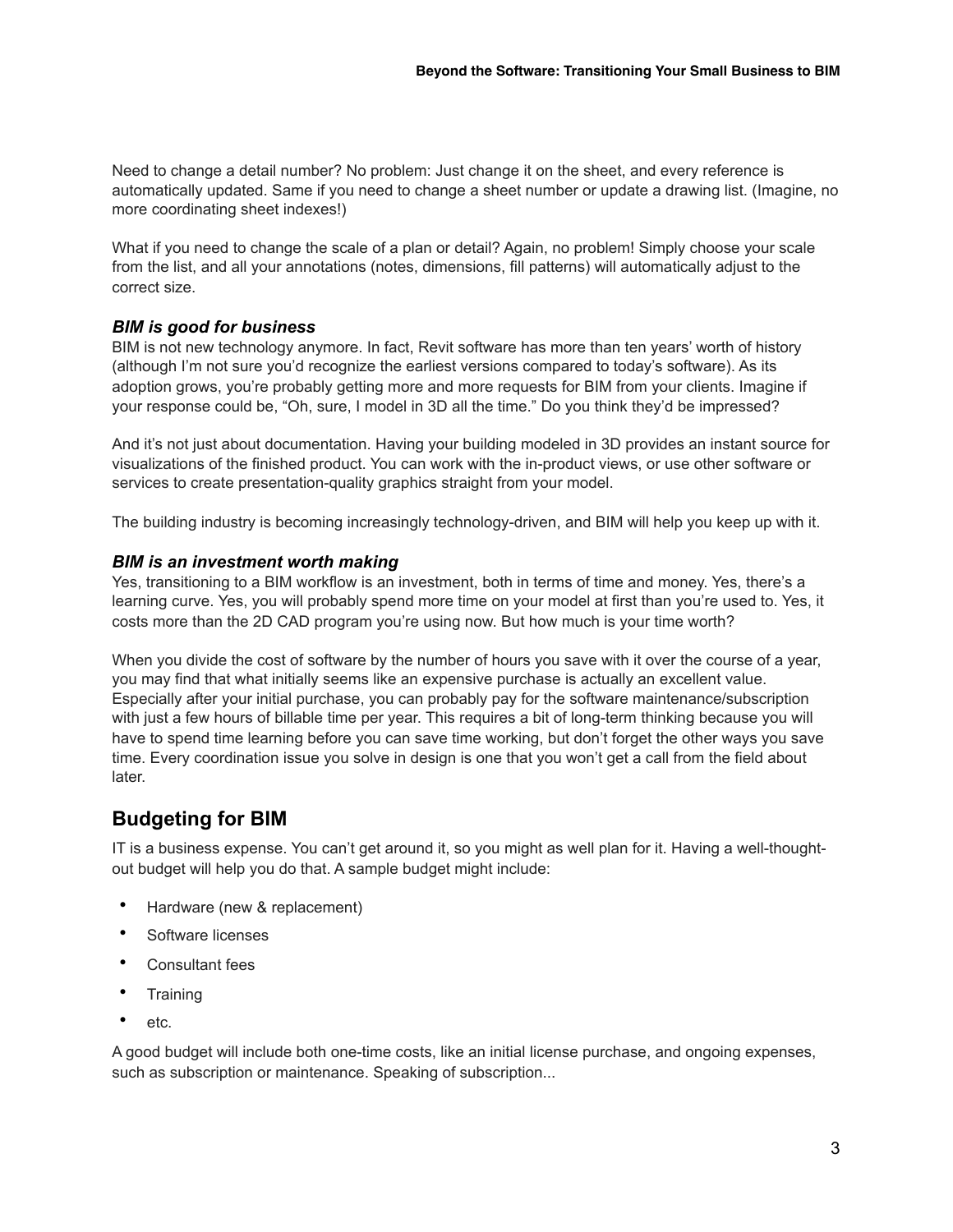## **What is subscription?**

Different companies have different definitions, and a "subscription" at one place might be called a "maintenance" or "service contract" at another. Whatever it's called, it generally means additional services on top of the basic software usage license.

And no, subscriptions aren't free. There's usually some sort of fee, often billed on a recurring basis monthly, quarterly, or annually. You already bought your license—why pay extra? It turns out that when you add up the benefits of a subscription, you usually get what you pay for...and sometimes more. Here are a few reasons why you might consider putting software on subscription. (As always, read the fine print before you sign.)

## *You can stay current.*

The most common feature of any subscription/maintenance program is automatic delivery of upgrades or new versions. For engineering and design software especially, these may be critical updates. If codes or design guides have changed, you'll want to make sure that your software takes that into account. Or maybe the developer has improved their calculation methods and come up with more accurate results. Maybe you have clients that always upgrade as soon as possible, and you need to keep up with file formats or features. Whatever the reason, you know you can't afford to fall behind. And if you're on subscription, you don't have to.

## *You can get help.*

The second-most common subscription benefit is technical support. Anyone who's used any kind of complex software knows that sometimes things go wrong that even the internet doesn't know how to fix. If you have a maintenance agreement, there's probably someone you can call, email, or contact through a web form and expect a rapid, personalized response. Small companies do this just as well as larger ones, if not better. They seem to work really hard to prove that they can support you just as well as the big guys, even if they don't have as many people.

## *You can get extra stuff.*

Some subscription contracts come with access to additional programs that are separate from (but related to) your main purchase. One company provides extra cloud storage with your subscription. Another includes free passes to its annual conference in their training package. You might get access to members-only resources, or discounts on additional purchases.

You might not think that you'll take advantage of all these extras when you first sign up. But on the day you need one, you'll be really glad it's there!

## *You can plan ahead.*

The final, sometimes hidden feature of subscription is that it lets you plan for the future. If you're on subscription, you know how much you're going to spend on a particular product each year. (Or each month or quarter, depending on how they break it down.) Often the cost of a subscription is substantially less than a new license or even an upgrade. If you plan to keep using the program for a while, you'll break even in just a few years. There will be no big surprises in your budget because your most depended-on software package just released a major update. There's less risk of lost productivity & billable time while you try to track down issues on your own or pay for pricy per-incident support.

Run the numbers yourself, and see which of your current software packages you should put on subscription or maintenance. It might not be all of them. But it may be more than you think.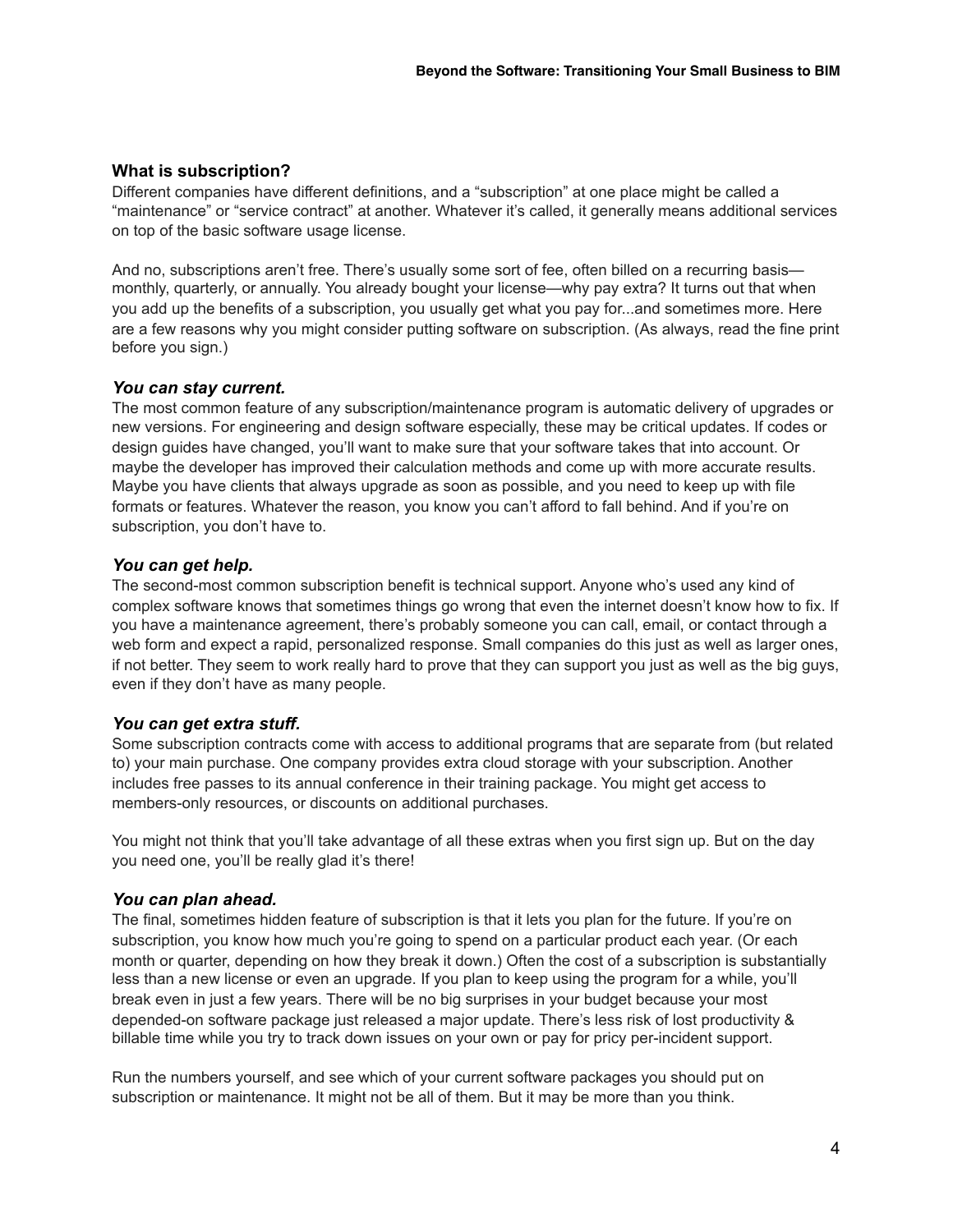# **Getting Help When You Need It**

Aside from the philosophical and financial considerations, there are a lot of technical issues that will probably crop up as you move through your BIM implementation plan. So where can you turn when you're not sure what to do next? Fortunately, there are entire communities of professionals ready to help when you need it.

## *IT Consultants*

If your firm is big enough to support a full- or part-time IT manager, that's great news. But if you're not there yet, you can always hire it out. Plenty of professionals will work on an hourly or contract basis to help you through any infrastructure or hardware projects you have.

You probably don't change your own oil anymore...or if you do, you probably let the pros handle the brake pads. Even if you're comfortable maintaining your own computer & software, you don't have to do your network too. Divide & conquer.

## *Local Resellers*

It's possible to buy a lot of software online these days. But if you buy from a reseller, you've got somebody local you can call up if you have a problem. Some of them even offer subscription contracts separate from software sales, so if you've already bought something on Amazon, you can still have access to local experts.

## *Subscription Support*

Nearly all subscription and maintenance plans include some kind of support. So if you're on subscription because you want to get free upgrades, or for another benefit, you might already be paying for support. Put that contract to work! Of course, this is more for troubleshooting than training. If you can't get a particular feature to work properly, subscription support is a good place to turn. If you're not sure how it works in general, there are better resources.

## *Social Media*

Thanks to the internet, you have access to the expertise of thousands or even millions of your peers any time of the day or night. Between slogs, discussion forums, LinkedIn groups, Twitter, and Facebook, the odds are good that you can find somebody out there with the answer to your question. It may have even been answered before, so that all you need is a Google search.

Before you go wild posting a ton of questions, here are a few netiquette tips to help you get good, timely answers.

## *1. DO search first.*

Chances are good that if you're having trouble with your software, someone else has had the same problem. And if you can't figure out how something works, there's probably someone else out there who couldn't either.

So before you post anything, run a few key words through your favorite search engine. Your exact question might be out there & answered already, and you'll have your solution faster than you could write a post of your own.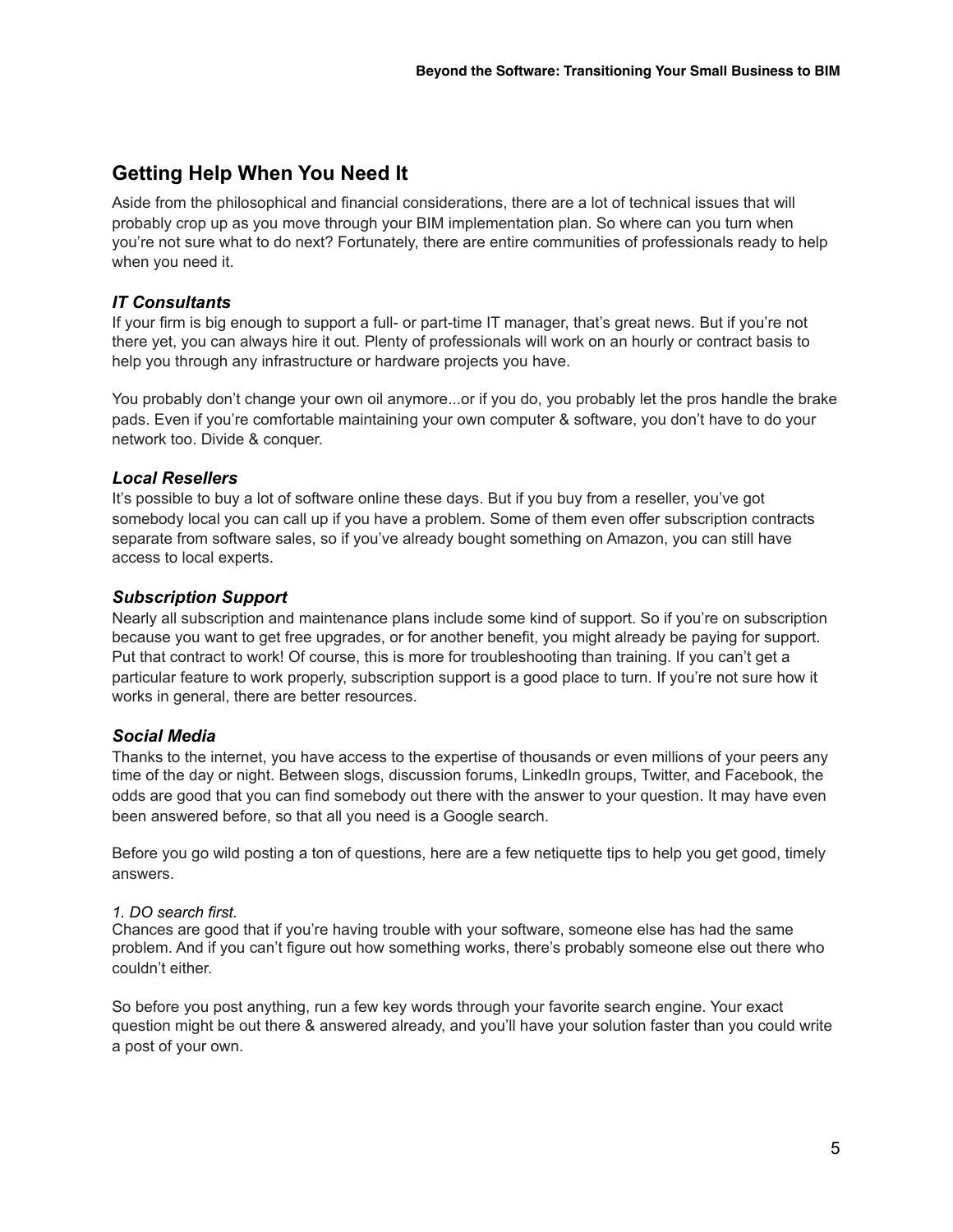## *2. DO be specific.*

If you decide you need to post a question, provide as many details as you can. These might include (but are definitely not limited to!) the following:

- What feature/command/tool are you asking about? And what, *specifically*, do you want it to do?
- Are you getting any error messages? If so, what do they say?
- Is the problem in one file or in all?
- Do you know when it started? Did you change anything on your computer before that time?
- Can you replicate it, in different files or on different machines? (This one's especially important for bug-related questions.)
- What are your system specs—operating system, video card, amount of RAM, etc.?

If you can, use the jargon of the program. (That "little blue box" probably has a name.) When software has a vocabulary all its own, using the program-specific terminology will help people understand you. (And if you can't be specific, be descriptive!)

Also, if you're new to a forum, include your experience level in your post. It's okay to be a novice user, but knowing that will help other members of the group tailor their response to your level. And if you're an expert, say so—but be sure to back it up with details of all the fixes that you've already tried that haven't worked. If you've already been through half a dozen troubleshooting steps, include those in your post so others don't waste time suggesting things you've already done.

## *3. DON'T be* too *specific.*

Yes, you should include as much detail about your *problem* as possible. But you also want to keep any identifying information out of your post. No client names, no addresses, no project locations—take all of those out before you ask your question. Be careful before you post a sample file, too. If it has anything proprietary in it, take it out before you put the file up on the internet. And it should go without saying, but never include your software's serial numbers in your posts, even if you're asking about installation issues.

#### *4. DO keep it professional.*

No matter how much you might actually yell at your software when it misbehaves, keep your anger out of your posts. Criticism is fine, but try to avoid a rant. Going off on a rampage will just discourage others from reading your post, and they might miss whatever point you're trying to make.

#### *5. DON'T get impatient.*

Most discussion groups are set up as peer-to-peer support. This means that most of the other posters have day jobs, just like you, and don't necessarily spend all their time monitoring the forums. If you're lucky, you might get an answer in a couple of hours. Sometimes it might take a day or two...and sometimes you might not get an answer at all. If that happens, take a look at your question. Did you follow all the do's and don'ts? If not, rewrite it, and try again. If you did...maybe it just wasn't your day. Don't get discouraged—there are plenty of forums out there, and a little patience (and some trial and error) will pay off in the end.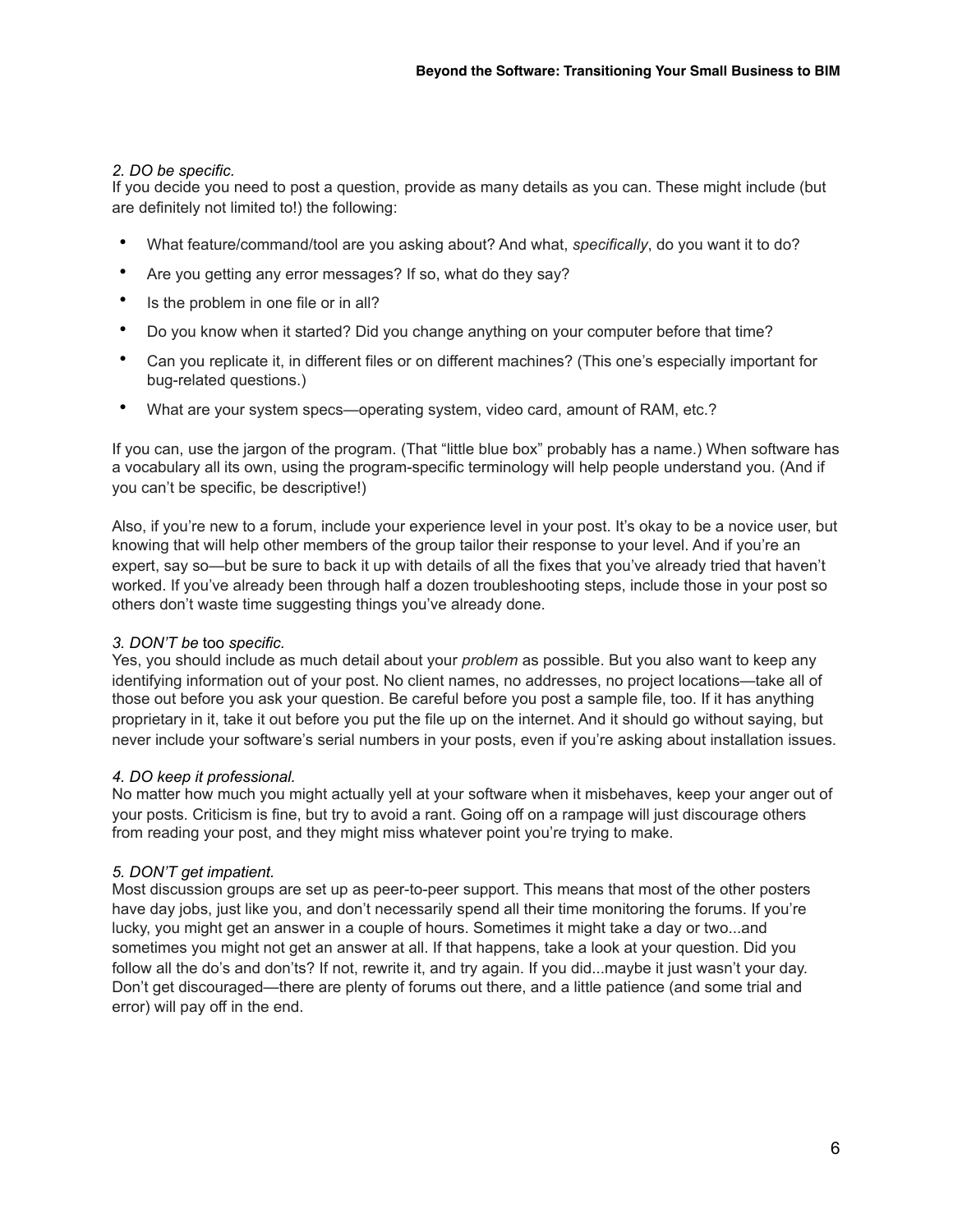# **Making the Transition**

Congratulations—you've decided that it's time to make the move to BIM. How do you actually get started?

## *1. Look at your schedule.*

The learning curve for BIM software can take up a little extra time on your first few projects. Do you have some projects wrapping up soon that will free up a bit of time in your day? Is December usually a slow month, or January? Is your local reseller offering a training class that you have time to attend?

## *2. Look at your budget*

BIM doesn't always require an initial cash outlay. Many programs offer free 30-day trials, and some are even available as a rental. Will you need any new hardware to support BIM software? Thinking about the learning curve, can you afford to absorb some non-billable time?

## *3. Pick your software.*

Yes, this at AU, but Revit isn't the only BIM software out there. Do your research, and figure out which is the best fit for you and your clients.

## *4. Pick a pilot project*

Do you have a client that wants to move to BIM? Is there a new project starting that looks like a good candidate for BIM? New, steel-framed buildings—not renovations—with a consistent column grid and regular floor plans often make good candidates. (Depending on your business's focus, you may have several projects that would be a good fit...or none, in which case you'll have to set your own criteria.)

## *5. Jump in.*

Just kidding. Going 100% BIM on your first project may not be the smartest strategy. Instead, here's one way you can go from 2D to 3D without getting flattened along the way. Note that this is just one way of many—there may be other techniques that you will want to adopt to help smooth your transition.

## *Sample Transition Plan*

One way to transition to BIM is to pretend it's mostly a 2D program at first, and just get used to using the tools for building elements. Then, as you get comfortable with the software, you can move on to the "I" in BIM—information—and add schedules and keynotes. Finally, you'll be able to cut real, live, 3D sections showing complex connections and coordination details.

## *1. Start with floor plans*

Floor plans, even in Revit, can essentially be 2D views. It's maybe more like "2.5D", because you'll need *some* 3D information, such as levels, in your model, and you'll use those to place walls and columns. Floor elements will be placed flat on a level, just as if you were creating a 2D CAD plan. Even if you don't have full 3D capabilities, you will still be able to take advantage of 3D grids, intelligent tagging of elements, and smart dimensions.(Note: If you use this method, continue to send CAD files—exported from BIM—to your clients and consultants. You can't use a 2.5D model for 3D coordination.)

## *2. Add schedules*

Schedules represent an amazingly powerful BIM feature, because they draw on the *information* in the model. All the data that you used to enter into tables by hand—such as size & reinforcement for footings, walls, beams, and floors—can now be extracted directly from the model and put on a sheet.